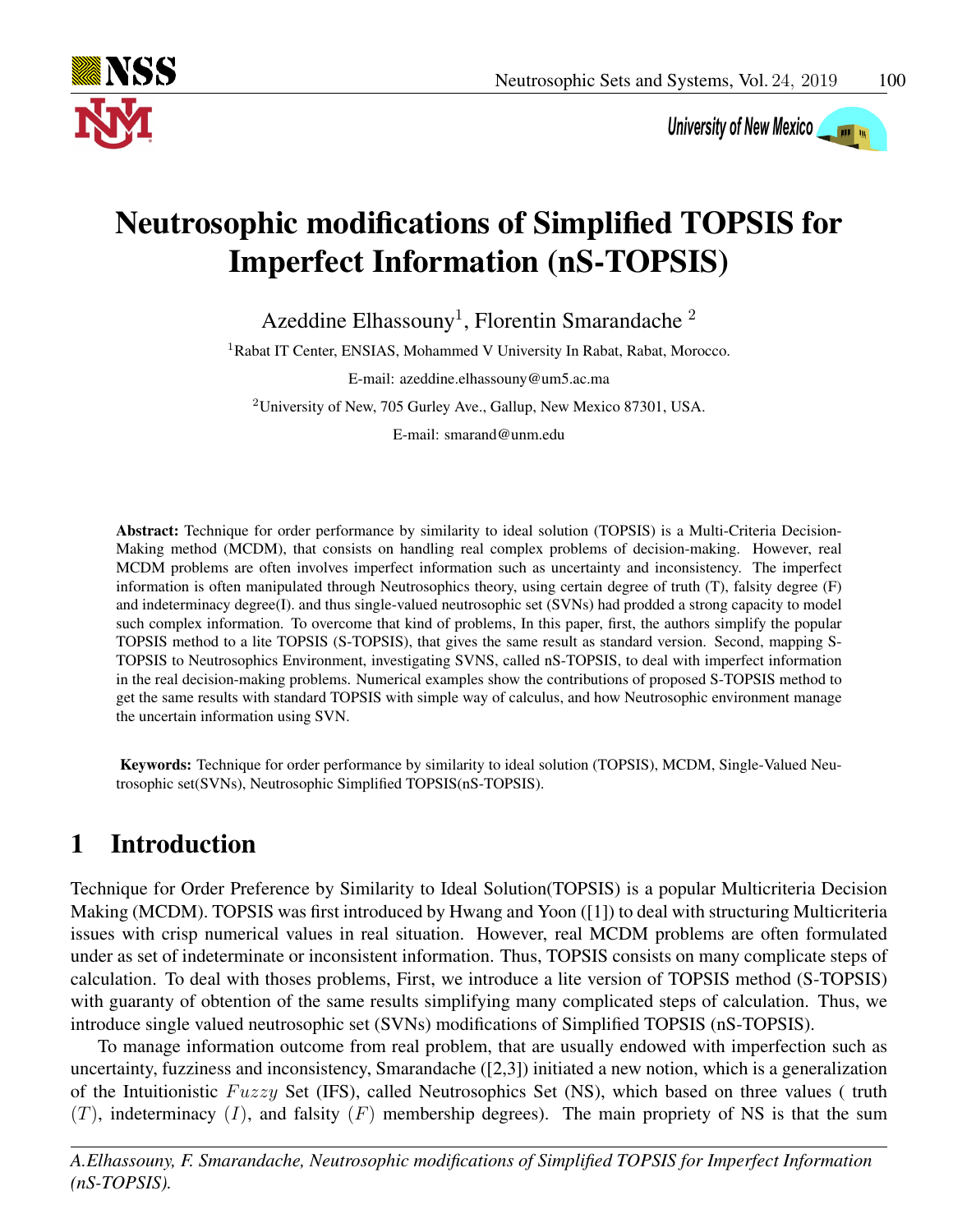of three values is 3 instead of 1 in the case of IFS. Although, the NS as introduced by Smarandache was a philosophical concept, unable to be used in real study cases. Many researchers are working on to produce mathematical property, theories, Arithmetic Operations, etc. On the one hand, Wang and al. ([5]) embodied Neutrosophic concept in a metric, called single-valued neutrosophic set (SVNs) as three values in one (truth– membership degree, indeterminacy – membership degree, and falsity – membership degree). In addition, Broumi and al. ([4,6,7]) defined, in Neutrosophic space, similarity mesure and distances metric between SVNS values. the defined SVNS show stronge power to modelize imperfect information, such as uncertainty, imprecise, incomplete, and inconsistent information.

On the other hand, Other researchers are working on deploying Neutrosophic in MCDM field. Biswas ([8]) proposed extended TOPSIS Method to deal with real MCDM problems based on weighted Neutrosophic and aggregated SVNS operators

Ye [9,10] introduced two concepts, single valued neutrosophic cross-entropy of single valued neutrosophic and weighted correlation coefficient of SVNSs into multicriteria decision-making problems. Deli et al. [11] studied deploying Bipolar Neutrosophic Sets in Multi-Criteria Decision Making field

The remainder of the paper presents the preliminaries to build our Method, TOPSIS method and single valued neutrosophic set (SVNs). next Simplified-TOPSIS as first contribution was introduced. Then, hybrid methods Neutrosophic-TOPSIS and Neutrosophic-Simplified-TOPSIS are proposed to deal with real example. Results and discussions are presented at the end of this paper.

### 2 TOPSIS method

Consider a multi-attribute decision making problem that could be formulated as follow,  $A = \{A_1, A_2, \dots, A_n\}$ a set of m preferences, and  $C = \{C_1, C_2, \cdots, C_n\}$  a set of n criteria. The relationships between preferences  $A_i$  and criteria  $C_i$  quantified by rating  $a_{ij}$  provided by decision maker. Weight vector W is a set of weights  $\omega_i$ associated to criteria  $C_j$ . The all details described above could be reshaped on decision matrix bellow, denoted by  $D$ .

$$
D = (a_{ij})_{m \times n} = \begin{pmatrix} a_{11} & \cdots & a_{1m} \\ \vdots & \ddots & \vdots \\ a_{n1} & \cdots & a_{nm} \end{pmatrix}
$$
 (Decision Matrix) (2.1)

Technique for order performance by similarity to ideal solution (TOPSIS) method summarized as follow: **Step 1:** Calculate normalized form of decision matrix  $r_{ij}$  dividing each element  $a_{ij}$  on the sum of whole column.

$$
r_{ij} = a_{ij} / \left(\sum_{i=1}^{m} a_{ij}^2\right)^{0.5}; \ j = 1, 2, \cdots, n; \ i = 1, 2 \cdots, m
$$
 (2.2)

**Step 2:** Calculate also weighted form  $v_{ij}$  of matrix  $r_{ij}$  obtained from previous step, multiplying each element  $r_{ij}$  by its associated weight  $w_j$ .

$$
v_{ij} = w_j r_{ij}; \ j = 1, 2, \cdots, n; \ i = 1, 2 \cdots, m
$$
\n(2.3)

Step 3: Based on the weighted decision matrix, we calculate positive ideal solution (POS) and negative ideal solution(NIS).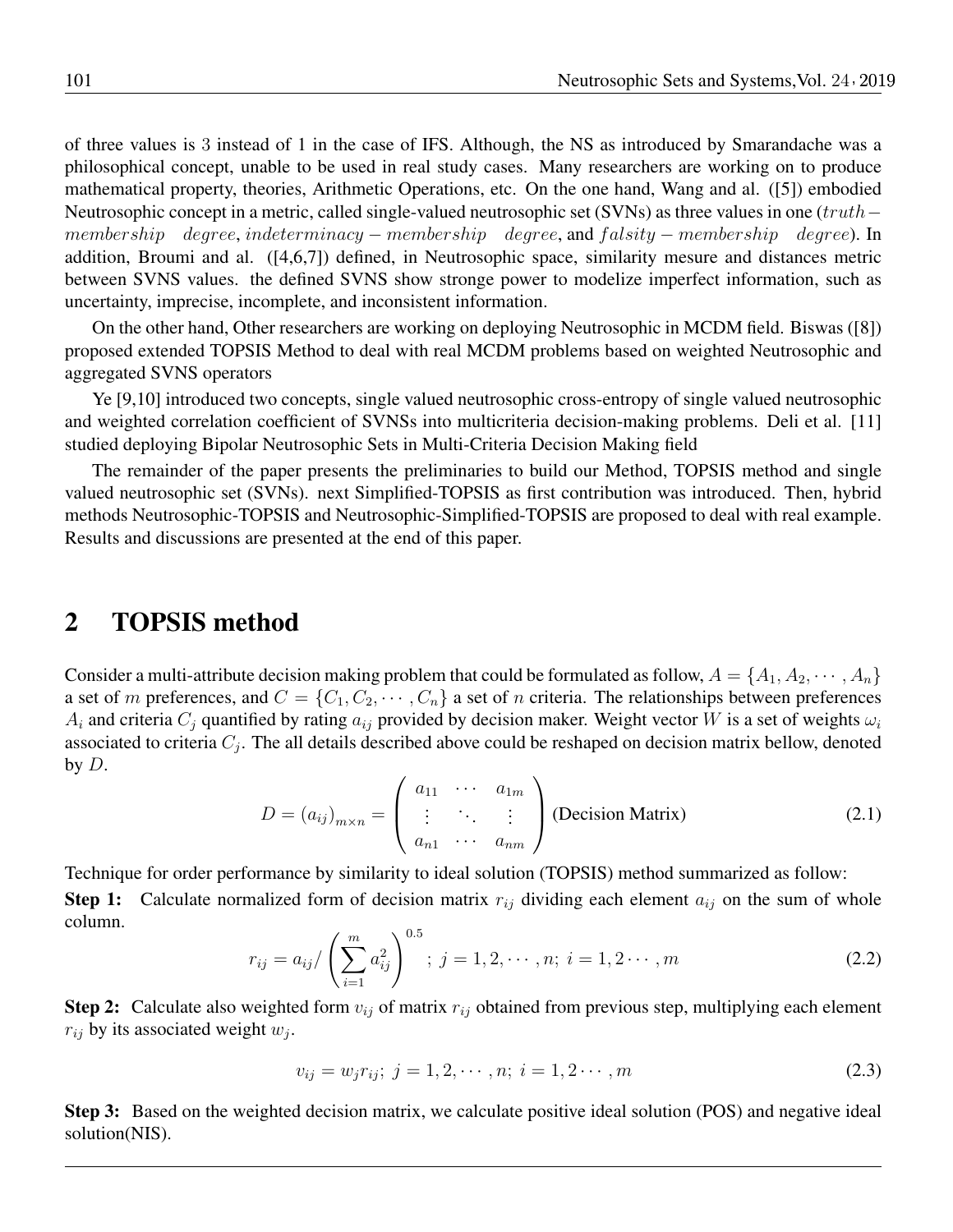$$
A^{+} = (v_1^{+}, v_2^{+}, \cdots, v_n^{+}) = \begin{cases} (max_i \{v_{ij} | j \in B\}), \\ (min_i \{v_{ij} | j \in C\}) \end{cases}
$$
 (2.4)

$$
A^{-} = (v_1^{-}, v_2^{-}, \cdots, v_n^{-}) = \left\{ \begin{array}{c} (min_i \{v_{ij} | j \in B\}), \\ (max_i \{v_{ij} | j \in C\}) \end{array} \right\}
$$
(2.5)

B quantify the benefit set, and C is the cost attribute set. Step 4: By subtracting each weighted element  $v_{ij}$ From POS and NIS, we got tow vectors of separation measures cited below.

$$
S_i^+ = \left\{ \sum_{j=1}^n (v_{ij} - v_j^+)^2 \right\}^{0.5}; \ i = 1, 2 \cdots, m \tag{2.6}
$$

$$
S_i^- = \left\{ \sum_{j=1}^n (v_{ij} - v_j^-)^2 \right\}^{0.5}; i = 1, 2 \cdots, m
$$
 (2.7)

Step 5: Using the both measures calculated in the previous step, we calculate the rating metric.

$$
T_i = \frac{S_i^-}{(S_i^+ + S_i^-)}; \ i = 1, 2 \cdots, m
$$
\n(2.8)

Once we calculate  $T_i$  that will be used to rank set of alternatives  $A_i$ .

#### 2.1 Numerical example

Let consider the numerical example summarized by table Table-1. below, that contains alternatives with respect of criteria weights.

| $\bm{a_{ii}}$ | $\boldsymbol{C_1}$ | $\bm{C_2}$ | $C_{3}$ |
|---------------|--------------------|------------|---------|
| $\omega_i$    | 12/16              | 3/16       | 1/16    |
| $A_1$         |                    | q          | 9       |
| $A_2$         | 8                  | 7          | 8       |
| $A_3$         | Q                  | 6          | 8       |
| $A_4\,$       | 6                  | 7          | 8       |

Table 1: Decision Matrix.

Table Table-2. is result of application of this formula  $\sum_{i=1}^{n} a_{ij}$  on each column.

To determine Normalized matrix  $r_{ij}$  Table-3. each value is divide by  $(\sum_{i=1}^{n} a_{ij}^2)^{1/2}$ :

Weighted Decision matrix  $v_{ij}$  Table-4 is the multiplication of each column by  $w_j$ .

The table Table-5. below figure out the solution of the above MCDM problem listing furthermore, final rankings for decision matrix, separation metric from POS and NIS.

Preferences, in descending preference order, are ranked as  $A_3 > A_1 > A_4 > A_2$  as showed in Table-5.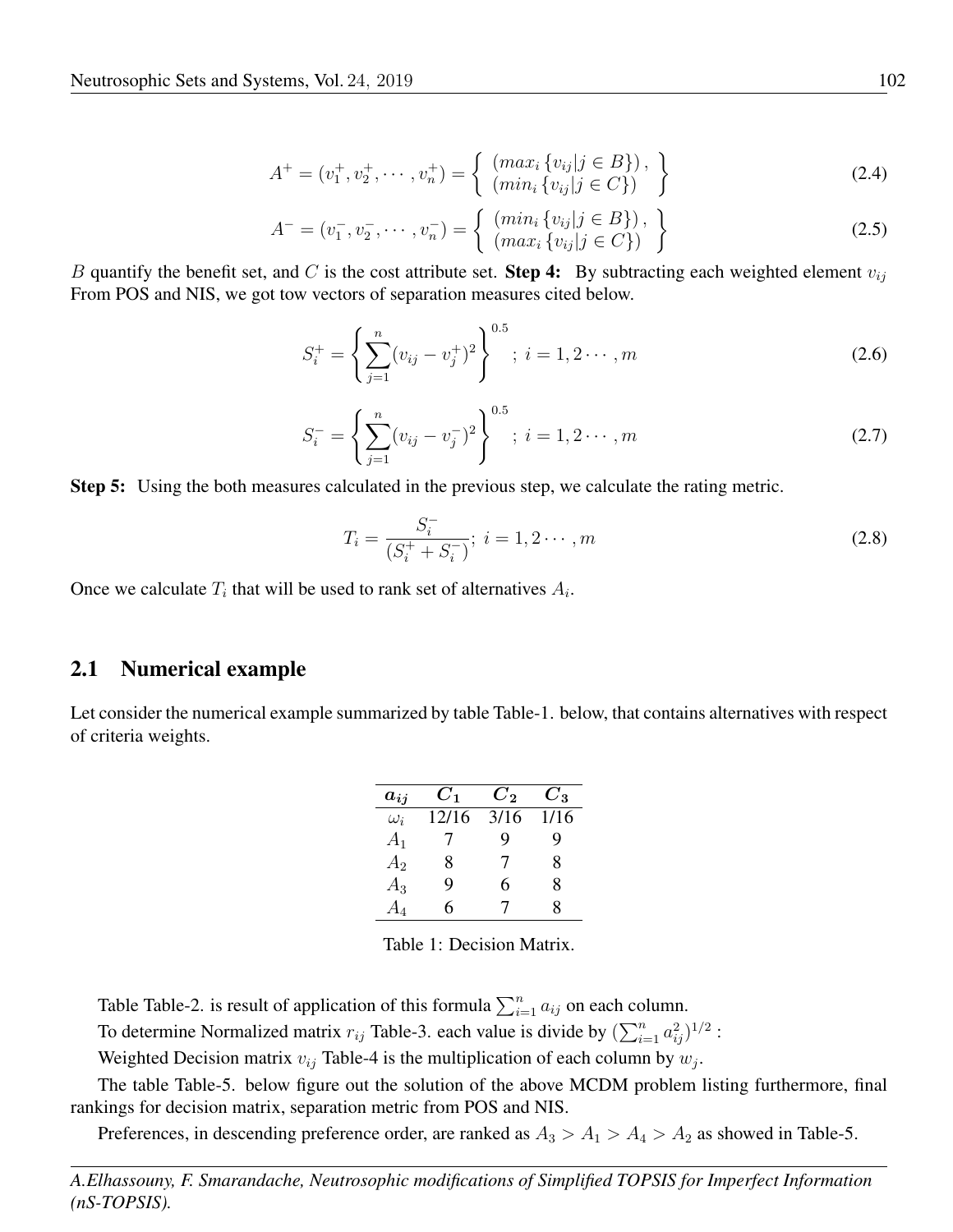| $a_{ij}^2$              | $C_1$ | $\boldsymbol{C_2}$ | $C_{3}$ |
|-------------------------|-------|--------------------|---------|
| $\boldsymbol{\omega_i}$ | 12/16 | 3/16               | 1/16    |
| $A_1$                   | 49    | 81                 | 81      |
| $A_2$                   | 64    | 49                 | 64      |
| $A_3$                   | 81    | 36                 | 64      |
| $\boldsymbol{A_4}$      | 36    | 49                 | 64      |
| $\sum_{i=1}^n a_{ij}$   | 230   | 215                | 273     |

Table 2: Multiple decision matrix.

| $r_{ij}$                          | $C_{1}$ | $C_{2}$ | $C_3$  |
|-----------------------------------|---------|---------|--------|
| $\omega_i$                        | 12/16   | 3/16    | 1/16   |
| $A_1$                             | 0.4616  | 0.6138  | 0.5447 |
| A <sub>2</sub>                    | 0.5275  | 0.4774  | 0.4842 |
| $A_3$                             | 0.5934  | 0.4092  | 0.4842 |
| $A_4$                             | 0.3956  | 0.4774  | 0.4842 |
| $\sum_{i=1}^n \underline{a_{ij}}$ | 230     | 215     | 273    |

Table 3: Normalized decision matrix.

#### 3 Simplified-TOPSIS method (our proposed method)

The Simplified-TOPSIS algorithmic consists on steps bellow :

Step 1: Structure the criteria of the decision-making problem under a hierarchy.

Let considere  $C = \{C_1, C_2, \cdots, C_n\}$  is a set of Criteria, with  $n \geq 2$ ,  $A = \{A_1, A_2, \cdots, A_n\}$  is the set of Preferences (Alternatives), with  $m \ge 1$ ,  $a_{ij}$  the score of preference i with respect to criterion j, and let  $\omega_i$ weight of criteria  $C_i$ .

$$
D = (a_{ij})_{m \times n} = \begin{pmatrix} a_{11} & \cdots & a_{1m} \\ \vdots & \ddots & \vdots \\ a_{n1} & \cdots & a_{nm} \end{pmatrix}
$$
 (Decision Matrix) (3.1)

**Step 2:** Calculation of the Weighted Decision Matrix  $v_{ij}$ .

Let  $v_{ij}$  Weighted Decision Matrix (WDM) that is obtained by multiplication of each column by its weight.

$$
v_{ij} = w_j a_{ij}; \ j = 1, 2, \cdots, n; \ i = 1, 2 \cdots, m
$$
\n(3.2)

The difference between proposed method and standard TOPSIS section 2), the normalized step is ignored and WDM  $v_{ij}$  is calculated directly without normalization by multiplying  $a_{ij}$  with  $w_j$ .

Step 3: Determination of LIS and SIS.

The maximum (largest) ideal solution (LIS), as its name indicate, is the the set of maximums raws and smallest ideal solution (SIS) is the set of minimums raws.

$$
A^{+} = (v_1^{+}, v_2^{+}, \cdots, v_m^{+}) = (max_i \{v_{ij} | j = 1, 2, \cdots, n\})
$$
\n(3.3)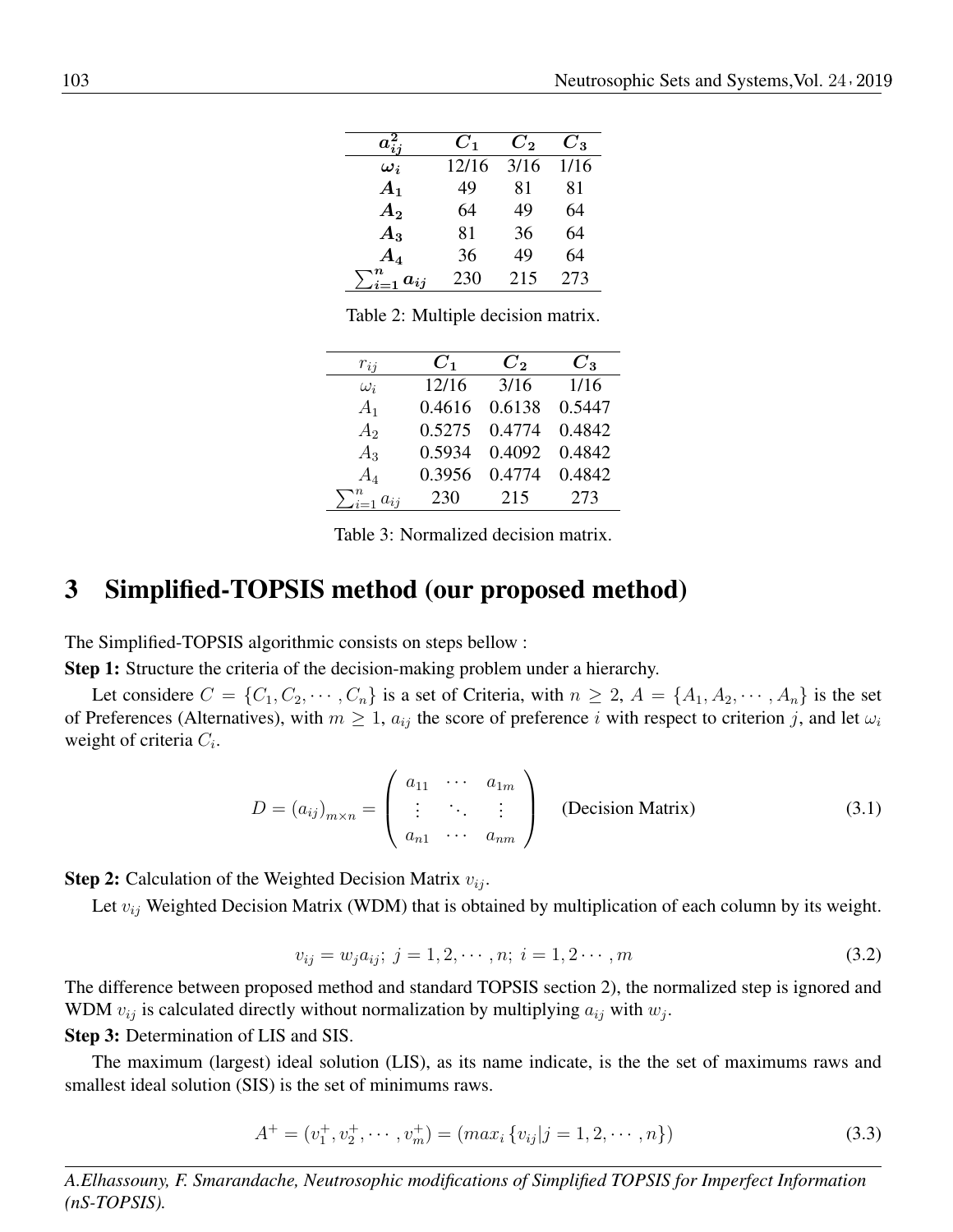| $v_{ij}$       | $C_1$  | $C_{2}$ | $C_{3}$ |
|----------------|--------|---------|---------|
| $\omega_i$     | 12/16  | 3/16    | 1/16    |
| $A_1$          | 0.3462 | 0.1151  | 0.0340  |
| A <sub>2</sub> | 0.3956 | 0.0895  | 0.0303  |
| $A_3$          | 0.4451 | 0.0767  | 0.0303  |
| $A_4$          | 0.2967 | 0.0895  | 0.0303  |
| $v_{max}$      | 0.4451 | 0.1151  | 0.0340  |
| $v_{min}$      | 0.2967 | 0.0767  | 0.0303  |

Table 4: Weighted decision matrix.

| Alternative    | $S^{\pm}$ | $S_{\tau}$ .         | $T_{\dot{a}}$ |
|----------------|-----------|----------------------|---------------|
| $A_1$          | 0.0989    | 0.0627               | 0.3880        |
| A <sub>2</sub> | 0.0558    | 0.0997 0.6412        |               |
| $A_3$          | 0.0385    | 0.1484 0.7938        |               |
|                |           | 0.1506 0.0128 0.0783 |               |

Table 5: Distance measure and ranking coefficient.

$$
A^{+} = (v_{1}^{-}, v_{2}^{-}, \cdots, v_{m}^{-}) = (\min_{i} \{v_{ij} | j = 1, 2, \cdots, n\})
$$
\n(3.4)

Step 4: Calculation of positive and negative solutions.

The positive and negative solution are the entropies of orders two of calculated using the formulas below respectively:

$$
S_i^+ = \left\{ \sum_{j=1}^n (v_{ij} - v_j^+)^2 \right\}^{0.5}; i = 1, 2 \cdots, m
$$
 (3.5)

$$
S_i^- = \left\{ \sum_{j=1}^n (v_{ij} - v_j^-)^2 \right\}^{0.5}; \ i = 1, 2 \cdots, m \tag{3.6}
$$

Arrange preferences (set of alternatives A) based on value of sums of either alternative solutions  $(S_i^+)$  $\binom{+}{i}$  or  $(S_i^-)$  $\binom{n}{i}$ . The choice of minimum or maximum depend on nature of problem, if the problem to be minimized or maximized

**Step 5 (optional):** Another step is missed in our Simplified TOPSIS is calculation of ranking measure  $T_i$ (relative closeness to the ideal solution), because of many reasons : first preferences can classified according to many aggregated measures calculated before, second, it's a way of normalization that can be changed by any form of normalization dividing by max, or normalized to  $[0, 1]$  range, etc.

$$
T_i = \frac{S_i^-}{(S_i^+ + S_i^-)}; \ i = 1, 2 \cdots, m
$$
\n(3.7)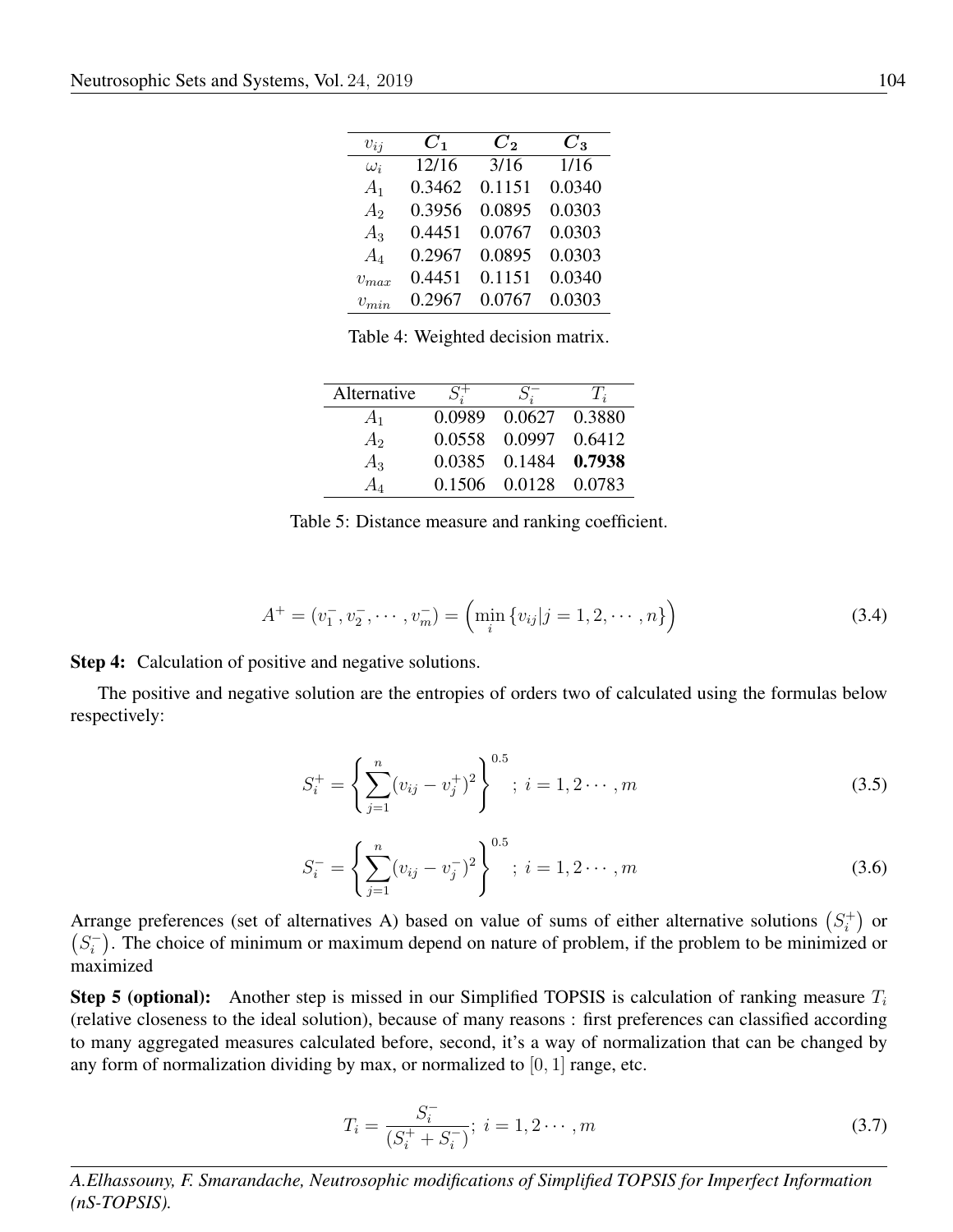#### 3.1 Numerical example

In order to check the consistency of our proposed method, the Simplified-TOPSIS method is applied on the same example (Decision Matrix presented in Table-1.) as classical TOPSIS.

| $a_{ij}$                | $C_1$ | $\boldsymbol{C_2}$ | $C_{3}$ |
|-------------------------|-------|--------------------|---------|
| $\boldsymbol{\omega}_i$ | 12/16 | 3/16               | 1/16    |
| $A_1$                   |       | 9                  | 9       |
| $\boldsymbol{A_2}$      | 8     | 7                  | 8       |
| $A_3$                   | 9     | 6                  | 8       |
| $\boldsymbol{A_4}$      | 6     | 7                  | 8       |

Table 6: Decision matrix.

Weighed Decision Matrix is gotten (Table-2.).

| $\omega_j a_{ij}$       | $C_{1}$ | $C_{2}$ | $C_{3}$ |
|-------------------------|---------|---------|---------|
| $\boldsymbol{\omega_i}$ | 12/16   | 3/16    | 1/16    |
| $A_1$                   | 84/16   | 27/16   | 9/16    |
| $A_{2}$                 | 96/16   | 21/16   | 8/16    |
| $A_3$                   | 108/16  | 18/16   | 8/16    |
| $A_4$                   | 72/16   | 21/16   | 8/16    |

Table 7: Weighted decision matrix.

Next, we calculate the positive and negative solutions as follow :  $S1+=$   $|84/16-108/16|$  +  $|27/16-27/16|$  +  $|9/16-9/16|$  = 1.5000  $S2+ = |96/16-108/16| + |21/16-27/16| + |8/16-9/16| = 1.1875$  $S3+ = |108/16-108/16| + |18/16-27/16| + |8/16-9/16| = 0.6250$  $S4+ = |72/16-108/16| + |21/16-27/16| + |8/16-9/16| = 2.6875$  $S1 = |84/16-72/16| + |27/16-18/16| + |9/16-8/16| = 1.3750$  $S2 = |96/16-72/16| + |21/16-18/16| + |8/16-8/16| = 1.6875$  $S3 = |108/16-72/16| + |18/16-18/16| + |8/16-8/16| = 2.2500$  $S4 = |72/16-72/16| + |21/16-18/16| + |8/16-8/16| = 0.1875$ 

By the end we got both sets of negative and positive solutions  $(S3-, S2-, S1-, S4-)$  and  $(S3+, S2+, S1+, S4+)$ , before arranging preferences, we need to determine which solutions to use, that decision tacked based on the nature of problem, if we seek to minimize or maximize. The minimization of the solution, such as cost to pay, consists on the solution closer to the negative solution, while he maximization of the solution, such as price to sale, consists on the solution closer to the positive solution.

The optional ranking measure  $T_i$  confirm the same result.

 $T1 = (S1-) / [(S1-) + (S1+)]= 0.478261$  (3.8)

$$
T2 = (S2-) / [(S2-) + (S2+)]= 0.586957
$$
\n(3.9)

$$
T3 = (S3-)/[(S3-) + (S3+)] = 0.782609
$$
\n(3.10)

$$
T4 = (S4-)/[(S4-) + (S4+)]= 0.065217
$$
\n(3.11)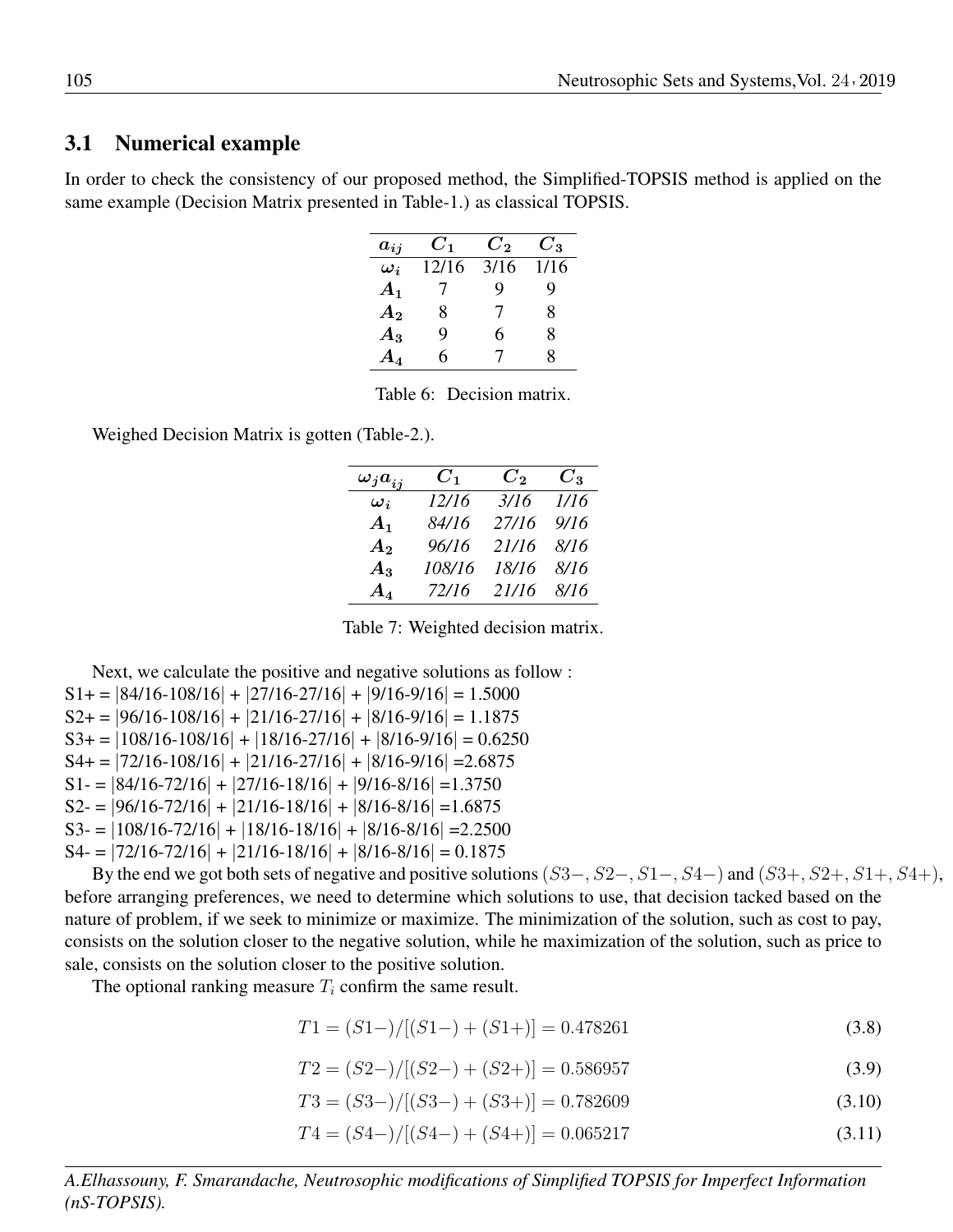| <b>Alternative</b> | $S^{\pm}_{i}$ | $S^-$  | $T_i$           |
|--------------------|---------------|--------|-----------------|
| $A_1$              | 1.5000        |        | 1.3750 0.478261 |
| $A_{2}$            | 1.1875        |        | 1.6875 0.586957 |
| $A_3$              | 0.6250        | 2.2500 | 0.782609        |
|                    | 2.6875        |        | 0.1875 0.065217 |

The table (Table-8.) figure out all calculus did before

|  | Table 8: Distance measure and ranking coefficient. |  |
|--|----------------------------------------------------|--|
|  |                                                    |  |

By applying Simplified-TOPSIS, we get for  $T_3$  (0.782609),  $T_2(0.586957)$ ,  $T_1(0.478261)$  and  $T_4(0.065217)$ , and we got with classical TOPSIS  $T_3(0.7938)$ ,  $T_2(0.6412)$ ,  $T_1(0.3880)$  and  $T_4(0.0783)$ . Hence the order obtained with our approach simplified-TOPSIS is the same of classical TOPSIS:  $T_3$ ,  $T_2$ ,  $T_1$  and  $T_4$ , with little change in values between both approaches.

The both methods our simplified-TOPSIS and Standard TOPSIS produce the same results witt the same ranking  $(T3, T2, T1 and then T4)$ , with a little differences of ranking measures. For example, with Simplified-TOPSIS  $T_3$  is 0.782609, and with TOPSIS  $T_3$  is 0.7938, the same for all others(Simplified-TOPSIS :  $T_2(0.586957)$ ,  $T_1(0.478261)$  and  $T_4(0.065217)$  and with TOPSIS :  $T_2(0.6412)$ ,  $T_1(0.3880)$  and  $T_4(0.0783)$ .

### 4 Standard TOPSIS in Neutrosophic [12]

Standard TOPSIS in Neutrosophic procedure can be summarized as follow : Step 1: In order to apply neutrosophic TOPSIS algorithm, crisp number Decision Matrix need to be mapped

to single valued neutrosophic environment, then, we got neutrosophic decision matrix

$$
D = (d_{ij}) \underbrace{1 \le i \le n}_{1 \le j \le m} = (T_{ij}, I_{ij}, F_{ij}) \underbrace{1 \le i \le n}_{1 \le j \le m}
$$
 (Neutrosophic Decision Matrix) (4.1)

Where  $T_{ij}$ ,  $I_{ij}$  and  $F_{ij}$  are truth, indeterminacy and falsity membership scores respectively. *i* refer to preference  $A_i$  and j to creterion  $C_j$ .

And  $w = (\omega_1, \omega_2, \cdots, \omega_n)$  with  $\omega_i$  a single valued neutrosophic weight of criteria (so  $\omega_i = (a_i, b_i, c_i)$ ). Example 1:

To compare our method Neutrosophic Simplified TOPSIS (nS-TOPSIS : section 5) and standard NeutrosophicTOPSIS proposed by Biswas ([11]). we use Biswas's numercal example.

Let  $(DM_1, DM_2, DM_3, DM_4)$  fours decisions makers aims to select an alternative  $A_i(A_1, A_2, A_3, A_4)$  with respect six criteria( $C_1, C_2, C_3, C_4, C_5, C_6$ ). The mapped weights of criteria and decision matrix in Neutrosophic environment are presented in tables Table-9. and Table-10. respectively.

|                                        | しっ                                                                      |  |
|----------------------------------------|-------------------------------------------------------------------------|--|
| $\boldsymbol{\omega}_i$                | $(0.755, 0.222, 0.217)$ $(0.887, 0.113, 0.107)$ $(0.765, 0.226, 0.182)$ |  |
|                                        | $C_{\rm K}$                                                             |  |
| $\boldsymbol{\omega}_{\boldsymbol{i}}$ | $(0.692, 0.277, 0.251)$ $(0.788, 0.200, 0.180)$ $(0.700, 0.272, 0.244)$ |  |

|  |  | Table 9: Criteria weights. |
|--|--|----------------------------|
|--|--|----------------------------|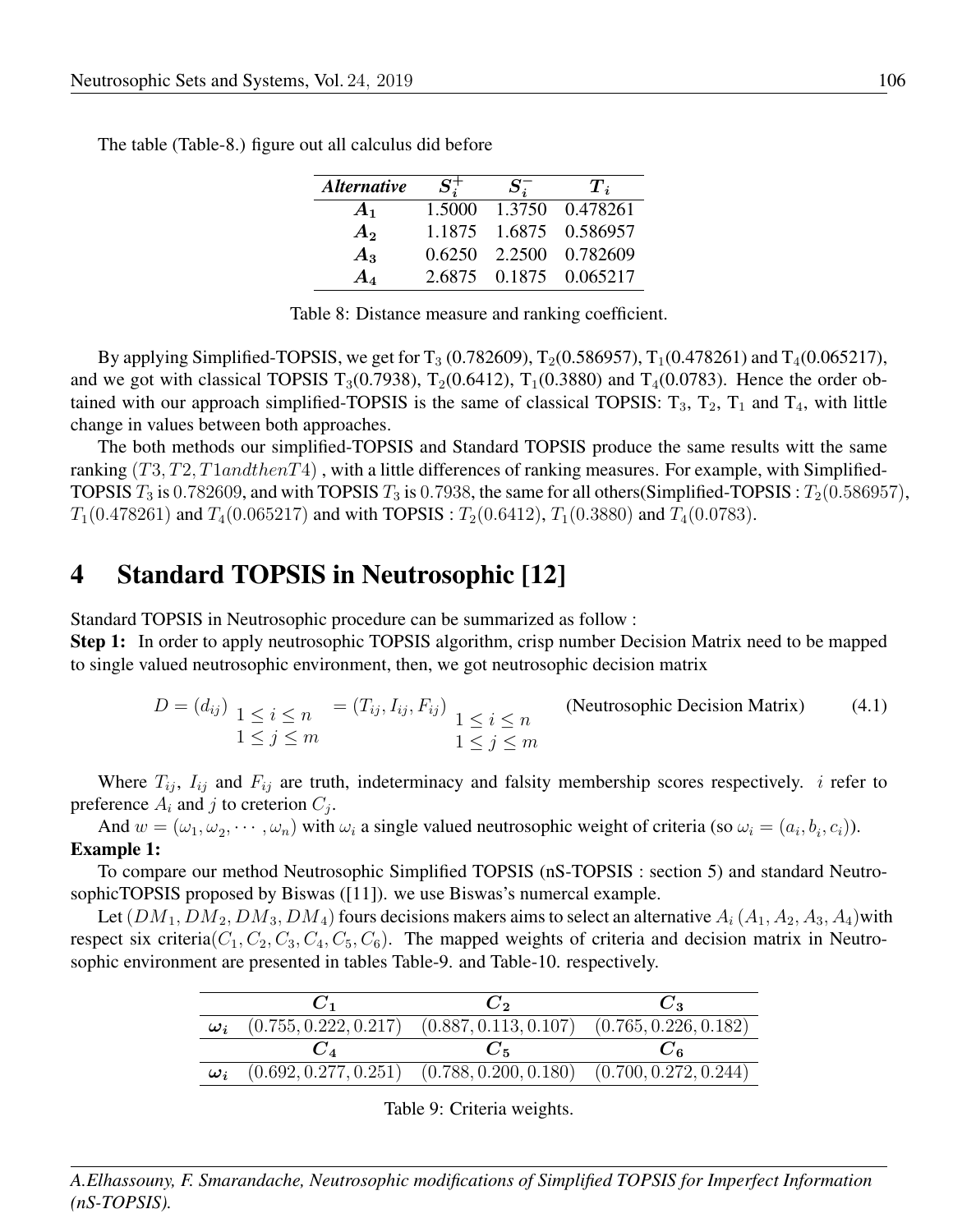|                | $C_1$                 | $\bm{C}$                | $C_{\mathcal{P}}$     |
|----------------|-----------------------|-------------------------|-----------------------|
| $A_1$          | (0.864, 0.136, 0.081) | (0.853, 0.147, 0.: 092) | (0.800, 0.200, 0.150) |
| $A_{2}$        | (0.667, 0.333, 0.277) | (0.727, 0.273, 0.219)   | (0.667, 0.333, 0.277) |
| $A_3$          | (0.880, 0.120, 0.067) | (0.887, 0.113, 0.064)   | (0.834, 0.166, 0.112) |
| $A_4$          | (0.667, 0.333, 0.277) | (0.735, 0.265, 0.195)   | (0.768, 0.232, 0.180) |
|                |                       | $C_{\rm 5}$             |                       |
| $A_1$          | (0.704, 0.296, 0.241) | (0.823, 0.177, 0.123)   | (0.864, 0.136, 0.081) |
| A <sub>2</sub> | (0.744, 0.256, 0.204) | (0.652, 0.348, 0.293)   | (0.608, 0.392, 0.336) |
| $A_3$          | (0.779, 0.256, 0.204) | (0.811, 0.189, 0.109)   | (0.850, 0.150, 0.092) |
| $A_4$          | (0.727, 0.273, 0.221) | (0.791, 0.209, 0.148)   | (0.808, 0.192, 0.127) |

Table 10: Neutrosophic Decision Matrix.

Step 2: Weighted decision matrix in neutrosophic is gotten by applying aggregation operator of multiplication i. e. application of generalization of multiplication operator in Neutrosophic space.

$$
D^{w} = D \otimes W = (d_{ij}^{w}) \underbrace{1 \leq i \leq n}_{1 \leq j \leq m} = (T_{ij}^{w}, I_{ij}^{w}, F_{ij}^{w}) \underbrace{1 \leq i \leq n}_{1 \leq j \leq m}
$$
\n(4.2)

Step 3: Calculate of POS-SVNs (positive ideal solution in SVNs) and NIS-SVNs (negative ideal solution in SVNS) measures.

$$
T_j^{w+} = \{ \left( \max_i \left\{ T_{ij}^{w_i} \middle| j \in B \right\} \right), \left( \min_i \left\{ T_{ij}^{w_i} \middle| j \in C \right\} \right) \} \tag{4.3}
$$

$$
Q_N^+ = (d_1^{w+}, d_2^{w+}, \cdots, d_n^{w+})
$$
\n(4.4)

$$
T_j^{w+} = \{ \left( \max_i \left\{ T_{ij}^{w_j} \middle| j \in B \right\} \right), \left( \min_i \left\{ T_{ij}^{w_j} \middle| j \in C \right\} \right) \} \tag{4.5}
$$

$$
I_j^{w+} = \{ \left( \min_i \{ I_{ij}^{w_j} \mid j \in B \} \right), \left( \max_i \{ I_{ij}^{w_j} \mid j \in C \} \right) \} \tag{4.6}
$$

$$
F_j^{w+} = \{ \left( \min_i \left\{ F_{ij}^{w_j} \middle| j \in B \right\} \right), \left( \max_i \left\{ F_{ij}^{w_j} \middle| j \in C \right\} \right) \} \tag{4.7}
$$

$$
Q_N^- = (d_1^{w-}, d_2^{w-}, \cdots, d_n^{w-})
$$
\n(4.8)

$$
T_j^{w-} = \{ \left( \min_i \left\{ T_{ij}^{w_j} \middle| j \in B \right\} \right), \left( \max_i \left\{ T_{ij}^{w_j} \middle| j \in C \right\} \right) \} \tag{4.9}
$$

$$
I_j^{w-} = \{ \left( \max_i \left\{ I_{ij}^{w_j} \middle| j \in B \right\} \right), \left( \min_i \left\{ I_{ij}^{w_j} \middle| j \in C \right\} \right) \} \tag{4.10}
$$

$$
F_j^{w-} = \{ \left( \max_i \left\{ F_{ij}^{w_j} \middle| j \in B \right\} \right), \left( \min_i \left\{ F_{ij}^{w_j} \middle| j \in C \right\} \right) \} \tag{4.11}
$$

Where  $B$  represents the benefit and  $C$  quantify the cost.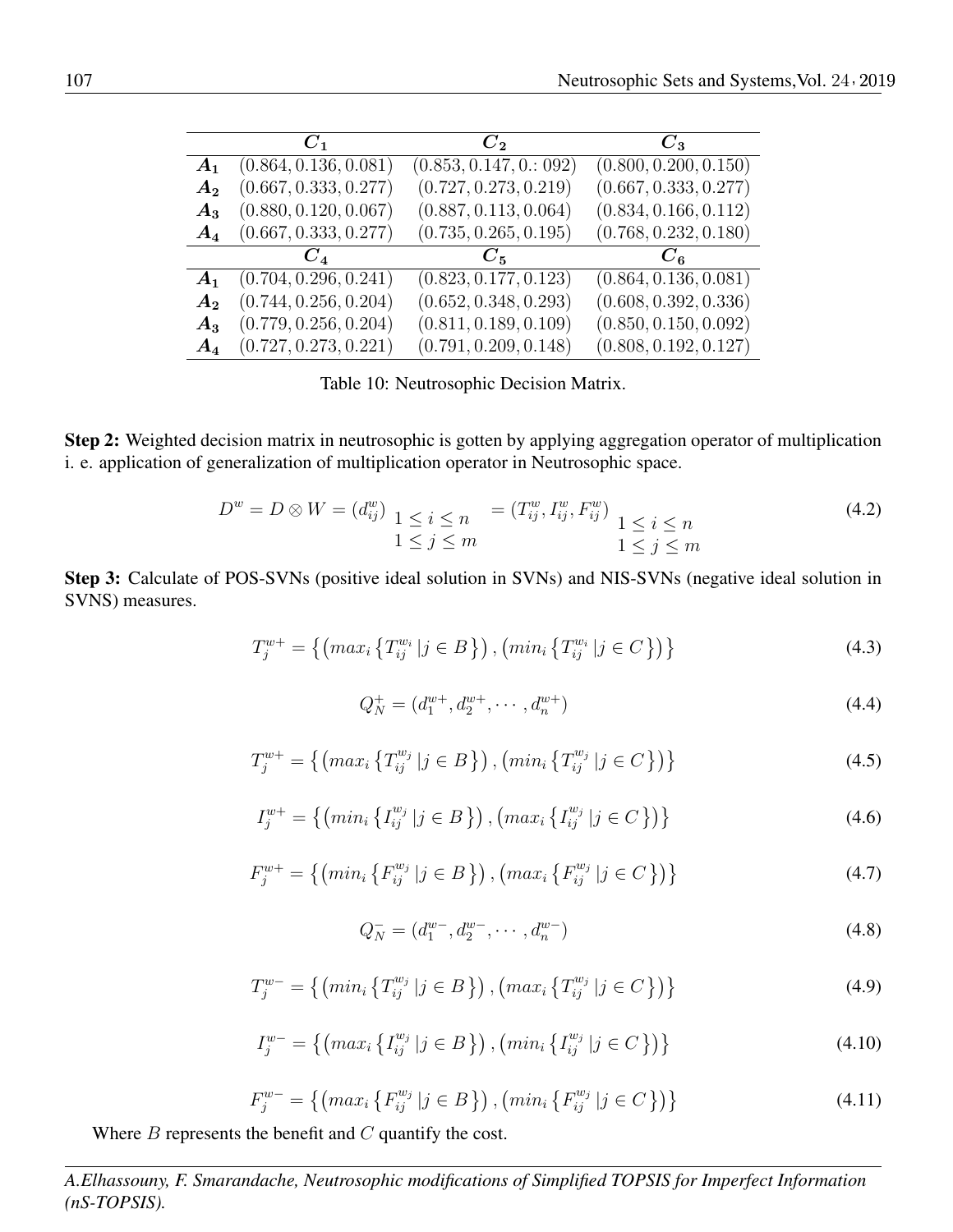Step 4: Calculate length of each alternative from the POS-SVNs and NIS-SVNs calculated in previous step.

$$
D_{Eu}^{i+}\left(d_{ij}^{wj}, d_{ij}^{w+}\right) = \sqrt{\frac{1}{3n} \sum_{j=1}^{n} \left\{ \begin{array}{l} \left(T_{ij}^{wj}(x) - T_{ij}^{w+}(x)\right)^{2} + \\ \left(T_{ij}^{wj}(x) - T_{ij}^{w+}(x)\right)^{2} + \\ \left(F_{ij}^{wj}(x) - F_{ij}^{w+}(x)\right)^{2} \end{array} \right\}}
$$
(4.12)

$$
D_{Eu}^{i-}\left(d_{ij}^{wj}, d_{ij}^{w-}\right) = \sqrt{\frac{1}{3n} \sum_{j=1}^{n} \left\{ \frac{\left(T_{ij}^{wj}(x) - T_{ij}^{w-}(x)\right)^2 + \left(T_{ij}^{w-}(x) - T_{ij}^{w-}(x)\right)^2 + \left(T_{ij}^{w-}(x) - T_{ij}^{w-}(x)\right)^2 + \left(T_{ij}^{w-}(x) - T_{ij}^{w-}(x)\right)^2}\right\}}
$$
(4.13)

With  $i = 1, 2 \cdots, m$ 

Step 5: Calculate the aggregated coefficient of closeness in Neutrosophic.

$$
C_i^* = \frac{NS_i^-}{(NS_i^+ + NS_i^-)}; \ i = 1, 2 \cdots, m
$$
\n(4.14)

All values of aggregated coefficient of closeness are shown in the table Table-11. below.

| <b>Alternative</b> |        |
|--------------------|--------|
| $A_1$              | 0.8190 |
| $A_2$              | 0.1158 |
| $A_3$              | 0.8605 |
|                    | 0.4801 |

Table 11: Closeness Coefficient.

Using the associate values of aggregated coefficient of closeness  $C_i^*$  to preference  $A_i$ , in descending order, to rank alternatives. Hence, preferences could be ordered as follow  $A_3 > A_1 > A_4 > A_2$ . Then, the alternative  $A_3$  is the best solution.

### 5 Neutrosophic-Simplified-TOPSIS (our proposed method)

**Step 1:** Construct Neutrosophic decision matrix.

As made for Standard Neutrosophic TOPSIS, let consider neutrosophic decision matrix and SVNs weighted criteria.

$$
D = (d_{ij}) \, 1 \leq i \leq n \qquad (5.1)
$$
\n
$$
1 \leq j \leq m \qquad 1 \leq j \leq m
$$
\n
$$
C_1 \, C_2 \, \cdots \, C_n
$$
\n
$$
A_1 \, \begin{pmatrix} d_{11} & d_{12} & \cdots & d_{1n} \\ d_{21} & d_{22} & \cdots & \vdots \\ \vdots & \vdots & \ddots & \vdots \\ d_m & d_{m1} & \cdots & \cdots & d_{mn} \end{pmatrix}
$$
\n
$$
(5.1)
$$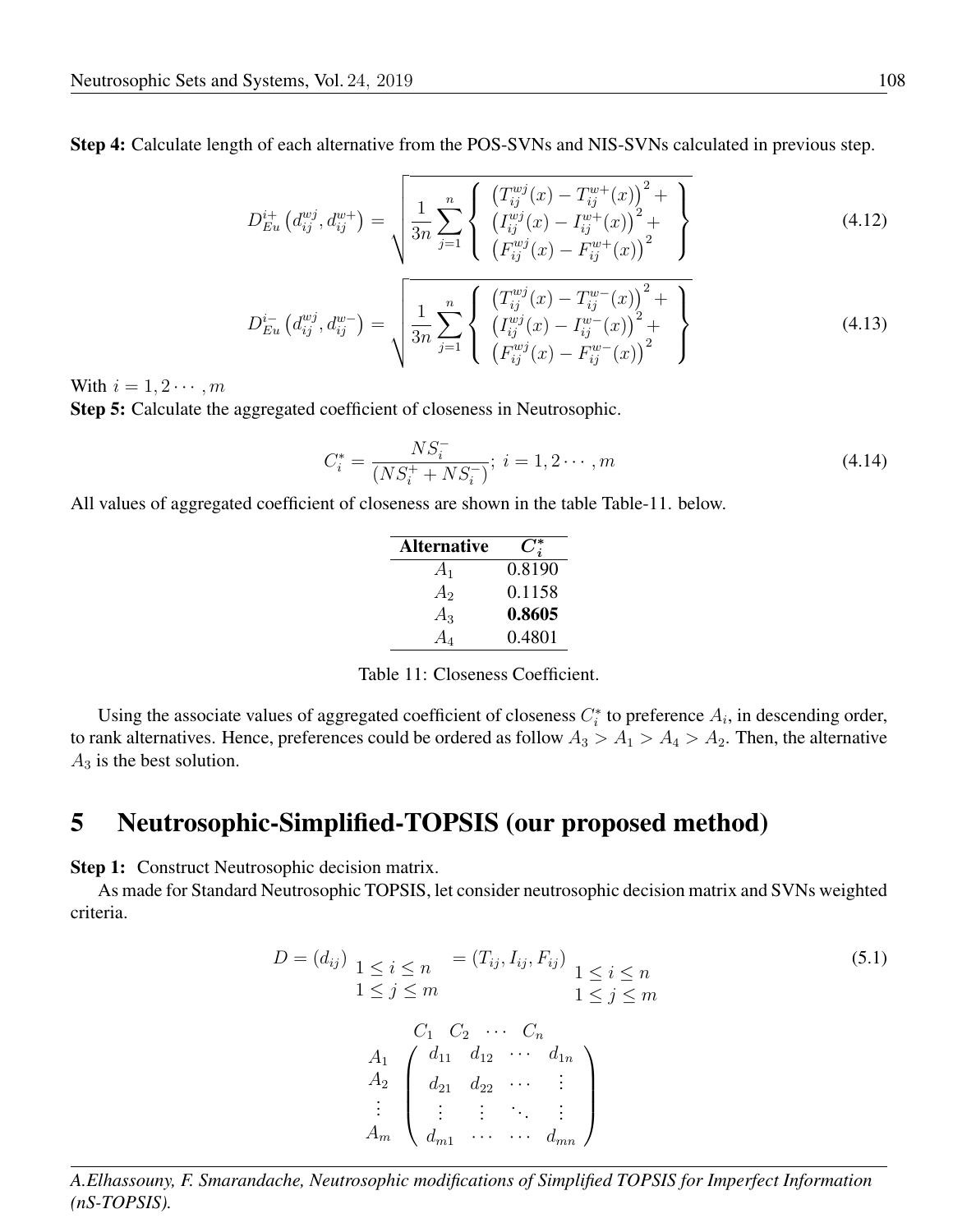Where  $T_{ij}$  denote truth,  $I_{ij}$  indeterminacy and  $N_{ij}$  falsity membership score of preference i knowing j in neutrosophic environment.

 $w = (\omega_1, \omega_2, \cdots, \omega_n)$  with  $\omega_i$  a single valued neutrosophic weight of criteria (so  $\omega_i = (a_i, b_i, c_i)$ ). Step 2: Calculate SVNs weighted decision matrix.

$$
D^{w} = D \otimes W = (d_{ij}^{w}) \underbrace{1 \le i \le n}_{1 \le j \le m} = \omega_{j} \otimes d_{ij}^{w} = (T_{ij}^{w}, I_{ij}^{w}, F_{ij}^{w}) \underbrace{1 \le i \le n}_{1 \le j \le m} \tag{5.2}
$$
\n
$$
\omega_{i} \otimes d_{ij} = (a_{ij}T - b_{ij} + I_{ij} - b_{ij}I_{ij} + g_{ij}F_{ij} + g_{ij}F_{ij} + g_{ij}F_{ij} + g_{ij}F_{ij} + g_{ij}F_{ij} + g_{ij}F_{ij} + g_{ij}F_{ij} + g_{ij}F_{ij} + g_{ij}F_{ij} + g_{ij}F_{ij} + g_{ij}F_{ij} + g_{ij}F_{ij} + g_{ij}F_{ij} + g_{ij}F_{ij} + g_{ij}F_{ij} + g_{ij}F_{ij} + g_{ij}F_{ij} + g_{ij}F_{ij} + g_{ij}F_{ij} + g_{ij}F_{ij} + g_{ij}F_{ij} + g_{ij}F_{ij} + g_{ij}F_{ij} + g_{ij}F_{ij} + g_{ij}F_{ij} + g_{ij}F_{ij} + g_{ij}F_{ij} + g_{ij}F_{ij} + g_{ij}F_{ij} + g_{ij}F_{ij} + g_{ij}F_{ij} + g_{ij}F_{ij} + g_{ij}F_{ij} + g_{ij}F_{ij} + g_{ij}F_{ij} + g_{ij}F_{ij} + g_{ij}F_{ij} + g_{ij}F_{ij} + g_{ij}F_{ij} + g_{ij}F_{ij} + g_{ij}F_{ij} + g_{ij}F_{ij} + g_{ij}F_{ij} + g_{ij}F_{ij} + g_{ij}F_{ij} + g_{ij}F_{ij} + g_{ij}F_{ij} + g_{ij}F_{ij} + g_{ij}F_{ij} + g_{ij}F_{ij} + g_{ij}F_{ij} + g_{ij}F_{ij} + g_{ij}F_{ij} + g_{ij}F_{ij} + g_{ij}F_{ij} + g_{ij}F_{ij} + g_{ij}F_{ij} + g_{ij}F_{ij} + g_{ij}F_{ij} + g_{ij}F_{ij} + g_{ij}F_{ij} + g_{ij}F_{ij} + g_{ij}F_{ij} + g_{ij}F_{ij} + g_{ij}F_{ij} + g_{ij}F_{ij} + g_{ij}F_{ij} + g_{ij}
$$

$$
\omega_j \otimes d_{ij} = \left( a_j T_{ij}, b_j + I_{ij} - b_j I_{ij}, c_j + F_{ij} - c_j F_{ij} \right)
$$
\n(5.3)

Step 3: Calculate LNIS and SNIS metrics.

LNIS and SNIS are maximum (larger) and minimum (smaller) neutrosophic ideal solution respectively.

$$
A_N^+ = (d_1^{w+}, d_2^{w+}, \cdots, d_n^{w+})
$$
\n(5.4)

$$
d_j^{\omega+} = (T_j^{\omega+}, I_j^{\omega+}, F_j^{\omega+})
$$
\n(5.5)

$$
T_j^{w+} = \{ \left( max_i \left\{ T_{ij}^{w_j} \middle| j = 1, \cdots, n \right\} \right) \} \tag{5.6}
$$

$$
I_j^{w+} = \{ \left( \min_i \left\{ I_{ij}^{w_j} \middle| j = 1, \cdots, n \right\} \right) \} \tag{5.7}
$$

$$
F_j^{w+} = \{ \left( \min_i \left\{ F_{ij}^{w_j} \middle| j = 1, \cdots, n \right\} \right) \} \tag{5.8}
$$

$$
A_N^- = (d_1^{w-}, d_2^{w-}, \cdots, d_n^{w-})
$$
\n(5.9)

$$
d_j^{\omega -} = \left(T_j^{\omega -}, I_j^{\omega -}, F_j^{\omega -}\right) \tag{5.10}
$$

$$
T_j^{w-} = \{ \left( \min_i \left\{ T_{ij}^{w_j} \middle| j = 1, \cdots, n \right\} \right) \} \tag{5.11}
$$

$$
I_j^{w-} = \{ \left( \max_i \left\{ I_{ij}^{w_j} \middle| j = 1, \cdots, n \right\} \right) \} \tag{5.12}
$$

$$
F_j^{w-} = \{ \left( \max_i \left\{ F_{ij}^{w_j} \middle| j = 1, \cdots, n \right\} \right) \} \tag{5.13}
$$

Step 4: Determination of the distance measure of every alternative from the RNPIS and the RNNIS for SVNSs.

To perform that calculus, we need to introduce a new distance measure, in this paper we mapped Manhattan distance ([13]) to Neutrosophic environment (definition 1). The new proposed distance called Neutrosophic Manhattan distance that perform the difference between two single-valued neutrosophic(SVNs) measures. **Definition 1.** Let  $X_1 = (x_1, y_1, z_1)$  and  $X_2 = (x_2, y_2, z_2)$  be a SVN numbers. Then the separation measure between  $X_1$  and  $X_2$  based on Manhattan distance is defined as follows:

$$
D_{Manh}(X_1, X_2) = |x_1 - x_2| + |y_1 - y_2| + |z_1 - x_2| \tag{5.14}
$$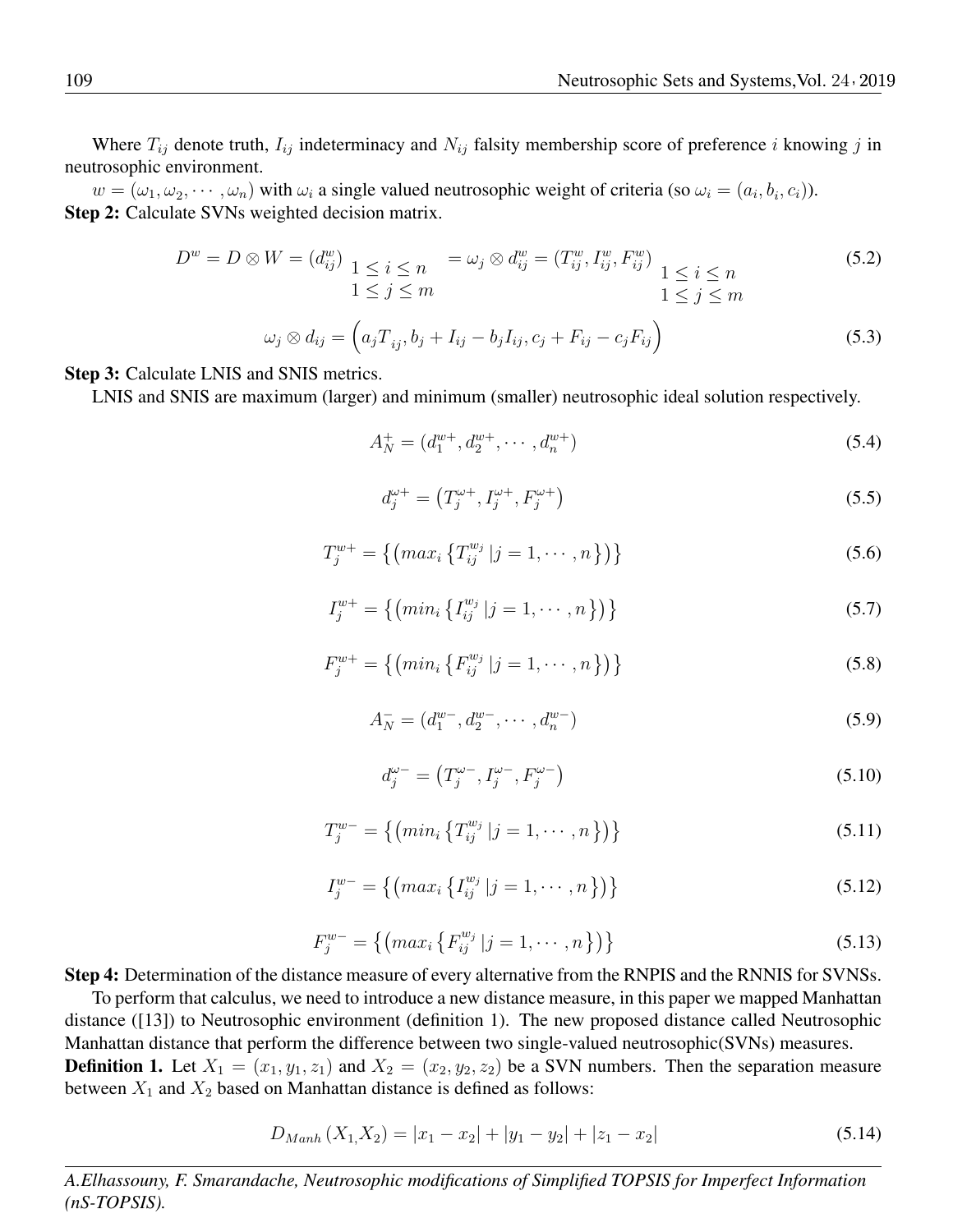The application of Neutrosophic Manhattan distance to calculate the separation from the maximum and minimum Neutrosophic ideal solution respectively are :

$$
D_{Manh}^{j+}\left(d_{ij}^{wj}, d_{ij}^{w+}\right) = \left\{ \begin{array}{l} \left| T_{ij}^{wj}(x) - T_{ij}^{w+}(x) \right| + \\ \left| T_{ij}^{wj}(x) - I_{ij}^{w+}(x) \right| + \\ \left| F_{ij}^{wy}(x) - F_{ij}^{w+}(x) \right| \end{array} \right\}
$$
(5.15)

with  $j = 1, 2 \cdots, n$ 

$$
NS_i^+ = \sum_{j=1}^n D_{Manh}^{j+} (d_{ij}^{wj}, d_{ij}^{w+})
$$
\n(5.16)

with  $i = 1, 2 \cdots, m$ 

Similarly, the separation from the minimum neutrosophic ideal solution is:

$$
D_{Manh}^{j-}\left(d_{ij}^{wj}, d_{ij}^{w-}\right) = \left\{ \begin{array}{l} \left| T_{ij}^{wj}(x) - T_{ij}^{w-}(x) \right| + \\ \left| T_{ij}^{wj}(x) - I_{ij}^{w-}(x) \right| + \\ \left| F_{ij}^{wj}(x) - F_{ij}^{w-}(x) \right| \end{array} \right\}
$$
(5.17)

with  $j = 1, 2 \cdots, n$ 

$$
NS_i^- = \sum_{j=1}^n D_{Manh}^{j-} (d_{ij}^{wj}, d_{ij}^{w-})
$$
\n(5.18)

with  $i = 1, 2 \cdots, m$ 

Preferences are ordered regarding to the values of  $NS_i^-$  or according to  $1/NS_i^+$ . In other words, the alternatives with the highest appraisal score is the best solution.

**Step 5:** Rank the alternatives according to Ranking coefficient  $NT_i$ .

Ranking coefficient is formulated as :

$$
NT_i = \frac{NS_i^-}{(NS_i^+ + NS_i^-)}; \ i = 1, 2 \cdots, m
$$
\n(5.19)

A set of alternatives can now be ranked according to the descending order of the value of  $NT_i$ 

#### 5.1 Numerical example

Step 1. Formulate the MCDM problem in neutrosophic by building Neutrosophic decision matrix decision matrix and SVNs weights of criteria.

Let  $A_i$  ( $A_1$ ,  $A_2$ ,  $A_3$ ,  $A_4$ )a set of alternative and  $C_i$  ( $C_1$ ,  $C_2$ ,  $C$ ,  $C_4$ ,  $C_5$ ,  $C_6$ ) a set of criteria. Let considers the following neutrosophic weights of criteria (Table-12.) and neutrosophic decision matrix (Table-13.) respectively (used in above example 1).

Step 2: Calculation of SVNs Weighted Decision Matrix

$$
D^{w} = (d_{ij}^{w}) \underbrace{1 \leq i \leq n}_{1 \leq j \leq m} = (T_{ij}^{w}, I_{ij}^{w}, F_{ij}^{w}) \underbrace{1 \leq i \leq n}_{1 \leq j \leq m}
$$
\n(5.20)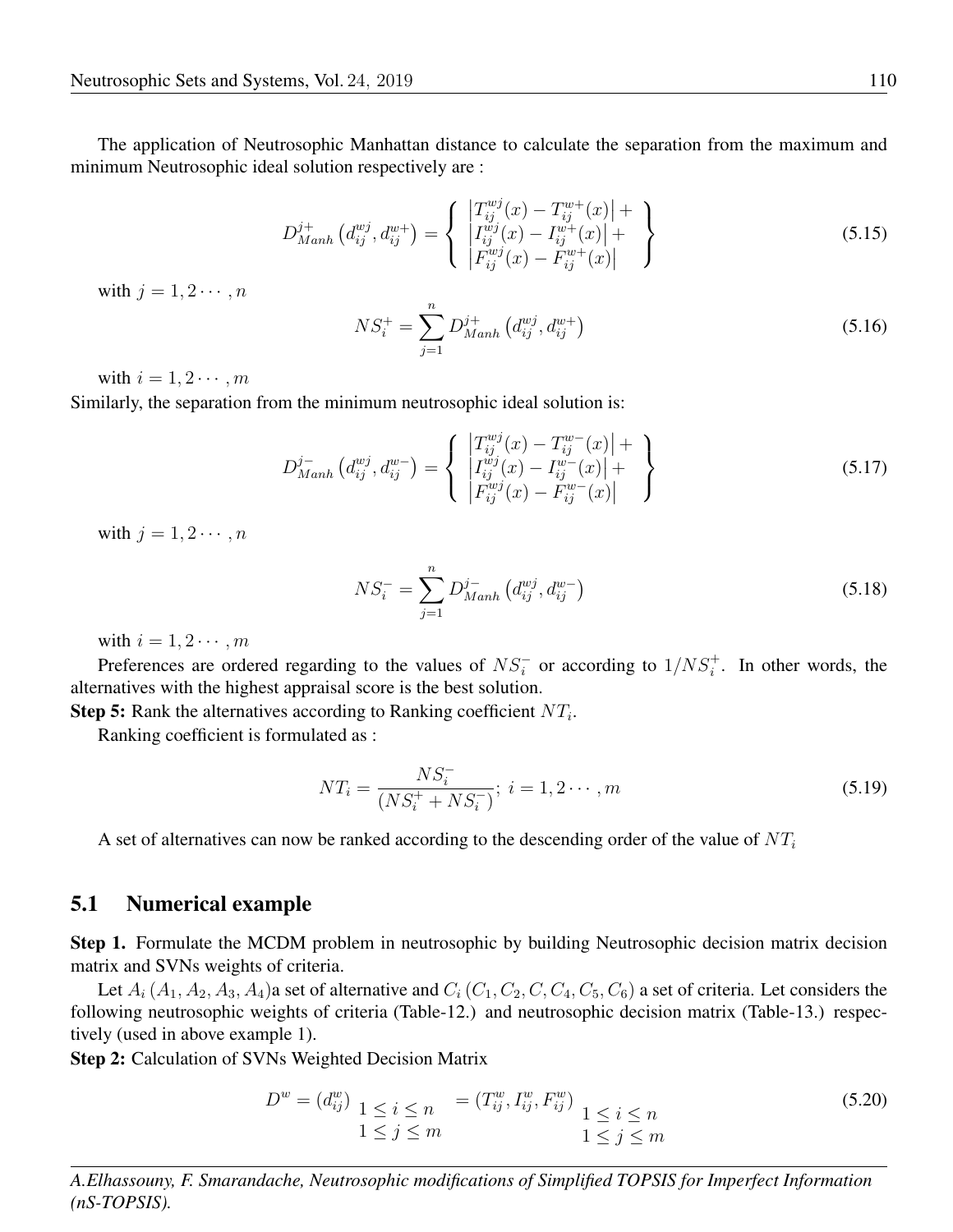|            | じっ                                                                      |  |
|------------|-------------------------------------------------------------------------|--|
| $\omega_i$ | $(0.755, 0.222, 0.217)$ $(0.887, 0.113, 0.107)$ $(0.765, 0.226, 0.182)$ |  |
|            |                                                                         |  |
| $\omega_i$ | $(0.692, 0.277, 0.251)$ $(0.788, 0.200, 0.180)$ $(0.700, 0.272, 0.244)$ |  |

| $d_{ij}$           | $C_1$                 | $C_{2}$               | $C_{3}$               |
|--------------------|-----------------------|-----------------------|-----------------------|
| A <sub>1</sub>     | (0.864, 0.136, 0.081) | (0.853, 0.147, 0.092) | (0.800, 0.200, 0.150) |
| $A_2$              | (0.667, 0.333, 0.277) | (0.727, 0.273, 0.219) | (0.667, 0.333, 0.277) |
| $A_3$              | (0.880, 0.120, 0.067) | (0.887, 0.113, 0.064) | (0.834, 0.166, 0.112) |
| $A_4$              | (0.667, 0.333, 0.277) | (0.735, 0.265, 0.195) | (0.768, 0.232, 0.180) |
|                    | $C_{4}$               | $C_{\rm 5}$           |                       |
| $A_1$              | (0.704, 0.296, 0.241) | (0.823, 0.177, 0.123) | (0.864, 0.136, 0.081) |
| A <sub>2</sub>     | (0.744, 0.256, 0.204) | (0.652, 0.348, 0.293) | (0.608, 0.392, 0.336) |
| $A_3$              | (0.779, 0.256, 0.204) | (0.811, 0.189, 0.109) | (0.850, 0.150, 0.092) |
| $\boldsymbol{A_4}$ | (0.727, 0.273, 0.221) | (0.791, 0.209, 0.148) | (0.808, 0.192, 0.127) |

Table 12: Criteria neutrosophic weights.

Table 13: Neutrosophic Decision Matrix.

$$
d_{ij}^{w} = (a_j T_{ij}, b_j + I_{ij} - b_j I_{ij}, c_j + F_{ij} - c_j F_{ij})
$$
\n(5.21)

SVNs Weighted Decision Matrix is obtained by multiplication of weights of criteria with its associated column of neutrosophic decision matrix:

$$
T_{11}^{\omega} = 0.864 \times 0.755 = 0.6523
$$
  

$$
I_{11}^{\omega} = 0.136 + 0.222 - 0.136 \times 0.222 = 0.328
$$
  

$$
F_{11}^{\omega} = 0.081 + 0.217 - 0.081 \times 0.217 = 0.280
$$

| $d_{ij}^w$         | $C_1$                  | $C_2$                    | $C_3$                 |
|--------------------|------------------------|--------------------------|-----------------------|
| A <sub>1</sub>     | (0.6523, 0.328, 0.28)  | (0.7566, 0.2434, 0.1892) | (0.612, 0.381, 0.305) |
| A <sub>2</sub>     | (0.5036, 0.481, 0.434) | (0.6448, 0.3552, 0.3026) | (0.510, 0.484, 0.409) |
| $A_3$              | (0.6644, 0.315, 0.269) | (0.787, 0.2132, 0.1642)  | (0.638, 0.354, 0.274) |
| $A_4$              | (0.5036, 0.481, 0.434) | (0.6519, 0.3481, 0.2811) | (0.588, 0.406, 0.329) |
|                    |                        | $C_{\rm B}$              |                       |
| $A_1$              | (0.487, 0.491, 0.432)  | (0.649, 0.342, 0.281)    | (0.605, 0.371, 0.305) |
| $A_{2}$            | (0.515, 0.462, 0.404)  | (0.514, 0.478, 0.420)    | (0.426, 0.557, 0.498) |
| $A_3$              | (0.539, 0.462, 0.404)  | (0.639, 0.351, 0.269)    | (0.595, 0.381, 0.314) |
| $\boldsymbol{A_4}$ | (0.503, 0.474, 0.417)  | (0.623, 0.367, 0.301)    | (0.566, 0.412, 0.34)  |

Table 14: Weighted Neutrosophic decision matrix.

Step 3: Determination of LNIS and SNIS.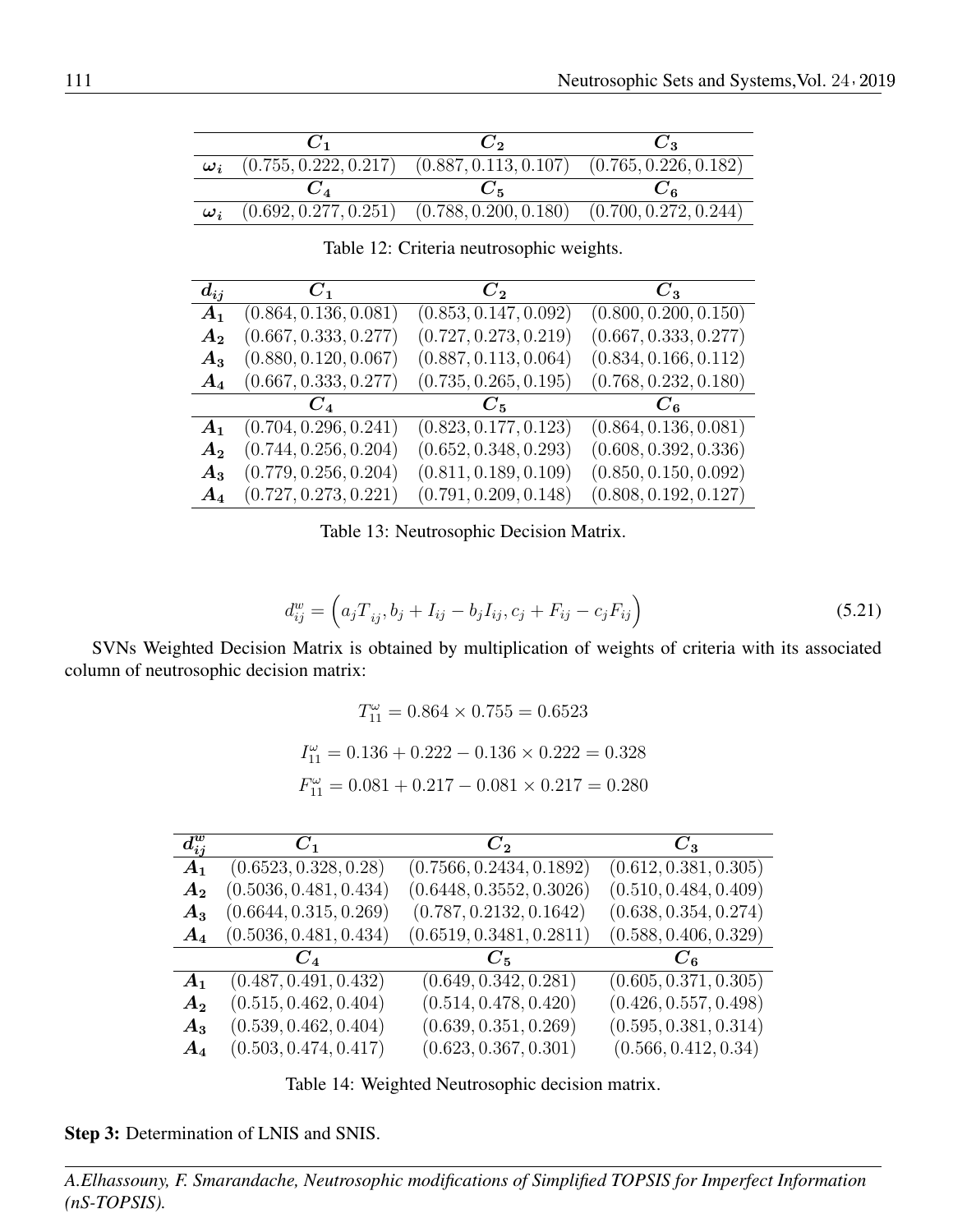|                   |                                                                         | じっ |
|-------------------|-------------------------------------------------------------------------|----|
| $d_{i}^{\omega+}$ | $(0.664, 0.315, 0.269)$ $(0.887, 0.213, 0.264)$ $(0.638, 0.354, 0.274)$ |    |
|                   |                                                                         |    |
| $d_i^{\omega+}$   | $(0.539, 0.462, 0.404)$ $(0.649, 0.341, 0.294)$ $(0.605, 0.371, 0.305)$ |    |

Table 15: Maximum (large) Neutrosophic Ideal Solution(LNIS).

|                  | $C_1$ | $\mathbf{C}_{2}$                                                                    | U <sub>2</sub>   |
|------------------|-------|-------------------------------------------------------------------------------------|------------------|
|                  |       | $d_{i}^{\omega-}$ (0.504, 0.481, 0.434) (0.645, 0.355, 0.303) (0.510, 0.484, 0.409) |                  |
|                  | $C_A$ |                                                                                     | $U_{\mathbf{g}}$ |
| $d_i^{\omega -}$ |       | $(0.487, 0.491, 0.432)$ $(0.514, 0.478, 0.420)$ $(0.426, 0.557, 0.498)$             |                  |

Table 16: Minimum (smaller) Neutrosophic Ideal Solution (SNIS).

|                    | $NS_i^+$ | $NS_i^-$ | $NT_i$     |
|--------------------|----------|----------|------------|
| $A_1$              | 0,324    | 2.07     | 0,86459295 |
| $\boldsymbol{A_2}$ | 2,31     | 0,084    | 0,03521102 |
| $A_3$              | 0,047    | 2,347    | 0,98021972 |
| $A_{4}$            | 1.293    | 1,101    | 0,45987356 |

Table 17: Neutrosophic Separation Measures and Neutrosophic Measure Ranking.

Step 4: Calculation of  $NS_i^+$  and  $NS_i^-$  To calculate  $NS_i^+$  and  $NS_i^-$ , we calculate sum of each line, and then subtracting from the LNIS and from SNIS respectively.

According to the obtained result (Table-17.), alternatives can be ranked as follow  $A_3 > A_1 > A_4 > A_2$  $A_2$ . Then the best preference is  $A_3$ . Using the same example, our proposed method neutrosophic-simplified-TOPSIS(nTOPSIS), we get similar result as neutrosophic-TOPSIS.

## 6 Conclusion

This paper aims to present tow new TOPSIS based approaches for MCDM. First one is Simplified TOPSIS (sTOPSIS) that simplify the TOPSIS calculation procedure. Second one, neutrosophic simplified-TOPSIS (nTOPSIS) extend the proposed method to neutrosophic environment, that use, instead of crisp number, the single valued neutrosophic(SVN). To formulate the both proposed method, many measures are defined such as Neutrosophic Manhattan Distance measure, that is used to calculate, distances from Maximum (larger) Neutrosophic Ideal Solution (LNIS) minimum neutrosophic ideal solutions, as two new defined measures.